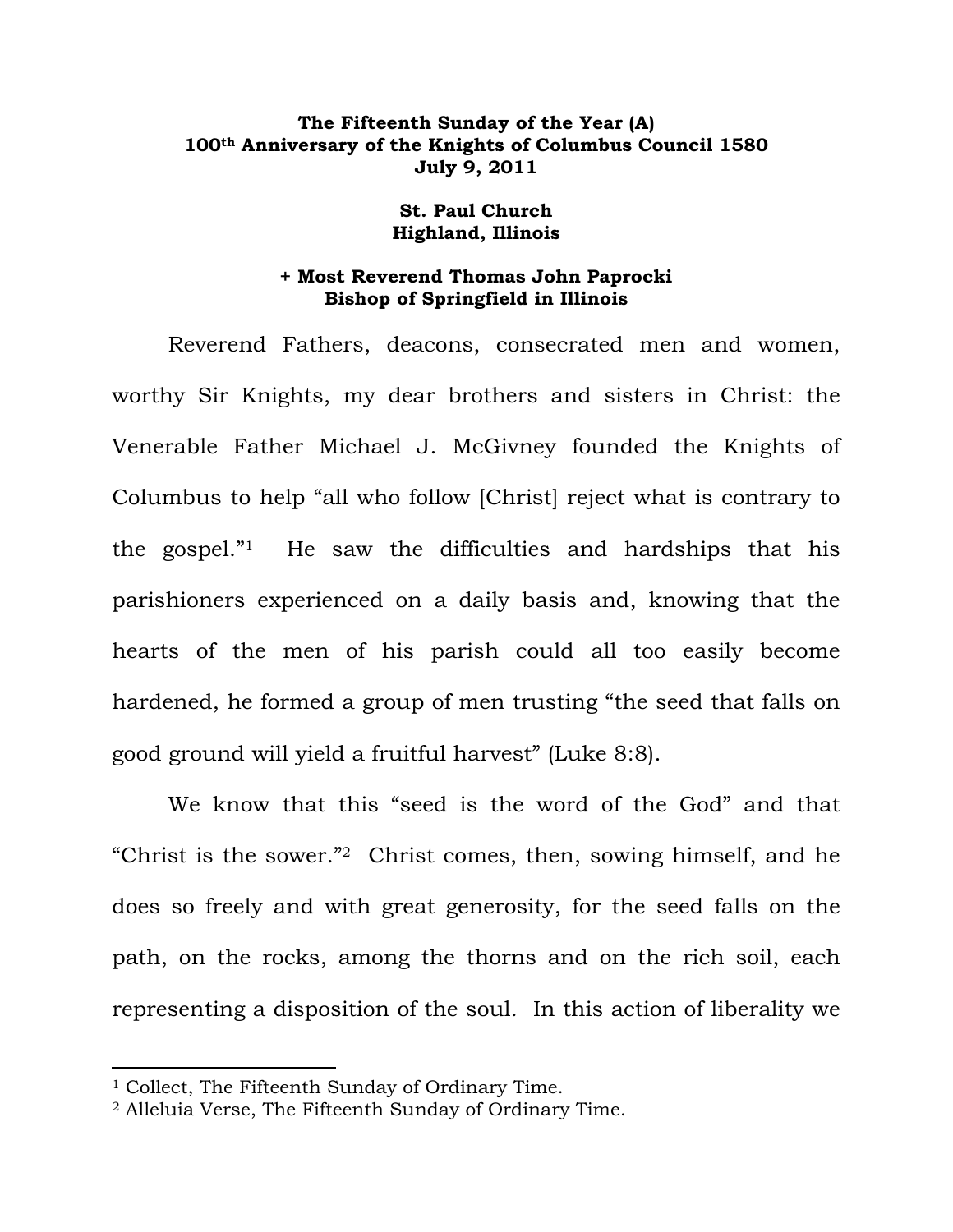see an unmistakable sign of his abundant love for humanity and his desire that we bear a fruitful harvest (cf. Matthew 13:23).

 Saint John Chrysostom tells us that "the sower frequently goes forth for some other act also, either to plow, or to cut out the evil herbs, or to pluck up thorns, or to attend to some such matter."3 In each of these tasks Christ the Sower does not work alone; he calls others to sow the seed with him and tells us to "ask the master of the harvest to send out laborers for his harvest" (Matthew 9:38). Because the harvest includes all of humanity, new sowers are needed in every generation, and to this cultivation of vocations, you, my brother Knights, have shown yourselves to be most supportive.

 Your founder cooperated with the Lord to sow the seed of the Word of God. Of him it could rightly be said: "Thus you have prepared the land: drenching its furrows, breaking up the clods, softening it with showers, blessing its yield" (Psalm 65:11). It is to this same work that Father McGivney calls each of you.

 You, dear Knights, are also called to join in the Lord's work of sowing the seeds of the Word of God and of preparing souls to

<sup>3</sup> Saint John Chrysostom, *The Gospel of Matthew, Homily* 44.4.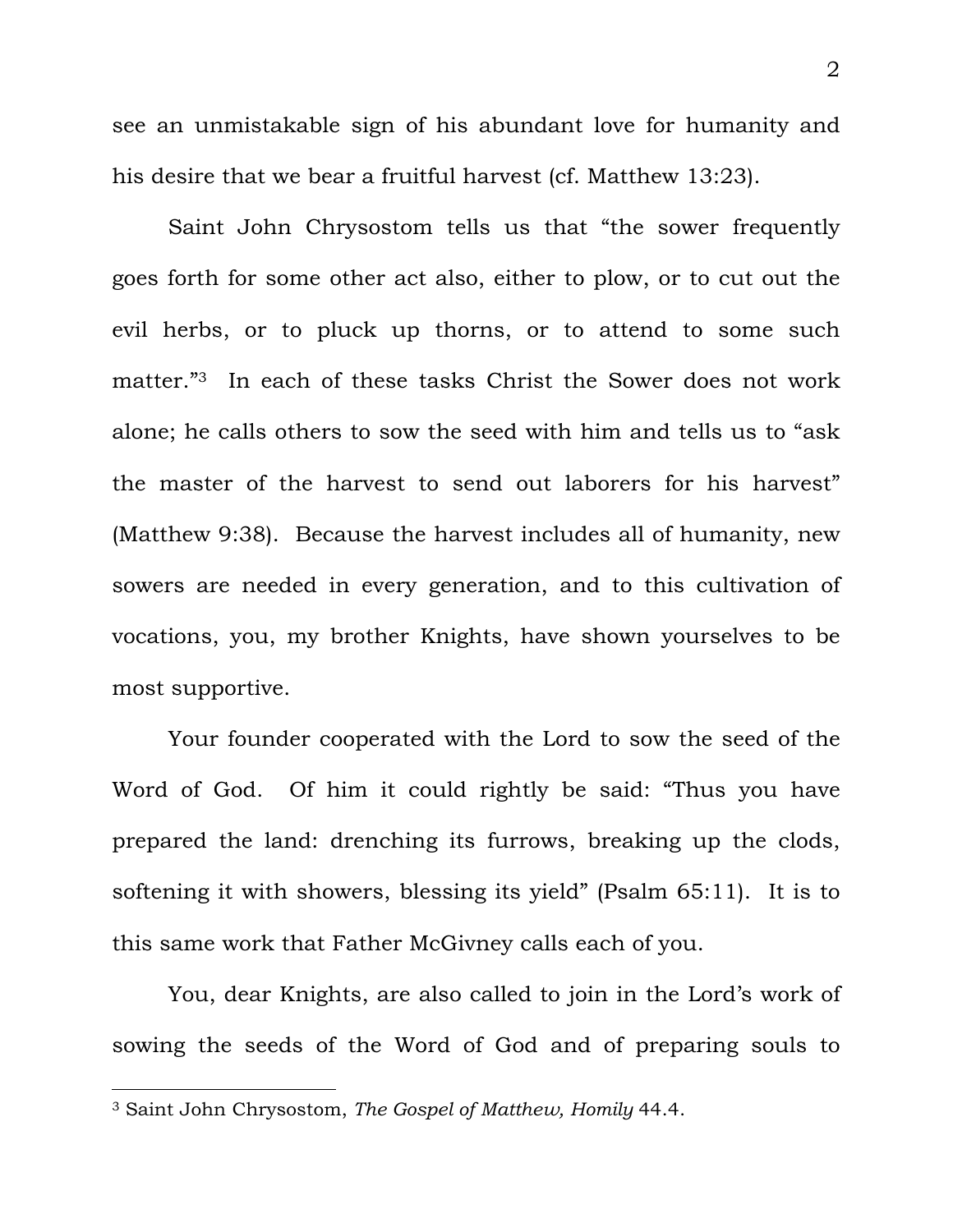receive it. This you seek to do through your commitment to charity, unity, fraternity and patriotism in service to one and in service to all.

 If you are to be fellow workers in the Lord's fields you must first receive the seed sown by the Lord; you must let it take root in your heart; you must let it grow and bear abundant fruit in your life; you must allow the Lord to continually walk amidst the field of your soul, plowing and plucking, drenching and blessing, as he will.

 Just as the soil cannot prepare itself to receive the seed, neither can we prepare ourselves to receive the seed of the Word of God, for "the preparation of man for the reception of grace is already a work of grace," yet "God's free invitation demands man's free response."4 It is the Lord's work, not ours. This realization is a source of great comfort and hope; the labor does not rely solely on our shoulders. As we seek to work with the Lord cultivating souls for the seed, we must remember this and not grow discouraged when it seems our efforts bear little fruit. We must do what is ours to do; we cannot force anyone to cooperate with God's grace.

<sup>4</sup> *Catechism of the Catholic Church*, 2001-2002.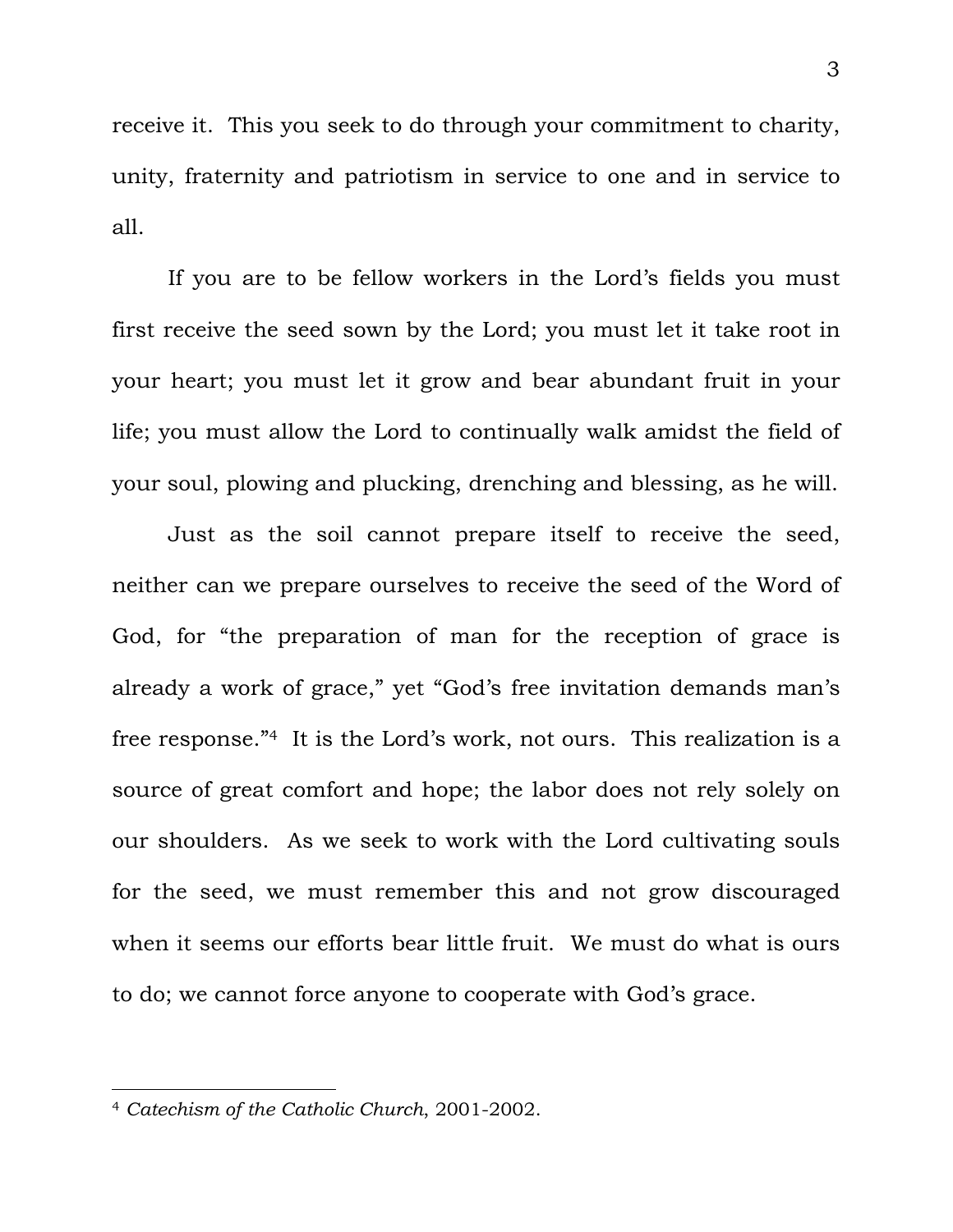The fact that the Lord sows the seed everywhere shows us that "when anyone has zeal and eagerness, there will be given to him on God's part all things sufficient for his needs. But if he lacks any responsiveness and is not ready to contribute his own share, neither are God's gifts bestowed."5 Some may say here that "the Lord's way is unfair," but we do this ourselves (Ezekiel 18:25). "When we see someone listening carelessly and when with much effort we cannot persuade him to listen at all, then it remains for us to be silent. For if we continue, even his carelessness will be aggravated. But for someone who is striving to learn, we lead on and pour in much."6

 If we are to receive the seed he sows, if we are to hear the word and understand it, we must spend time each day in prayer and meditation with the Scriptures, reading them always with the mind of the Church. Saint Paul tells us that "we also groan within ourselves as we wait for adoption, the redemption of our bodies" (Romans 8:23). Yes, we groan because in the seeds sown among us we have received a foretaste of the glory of heaven and we long for it

<sup>5</sup> Saint John Chrysostom, *The Gospel of Matthew, Homily* 45.1.

<sup>6</sup> *Ibid*.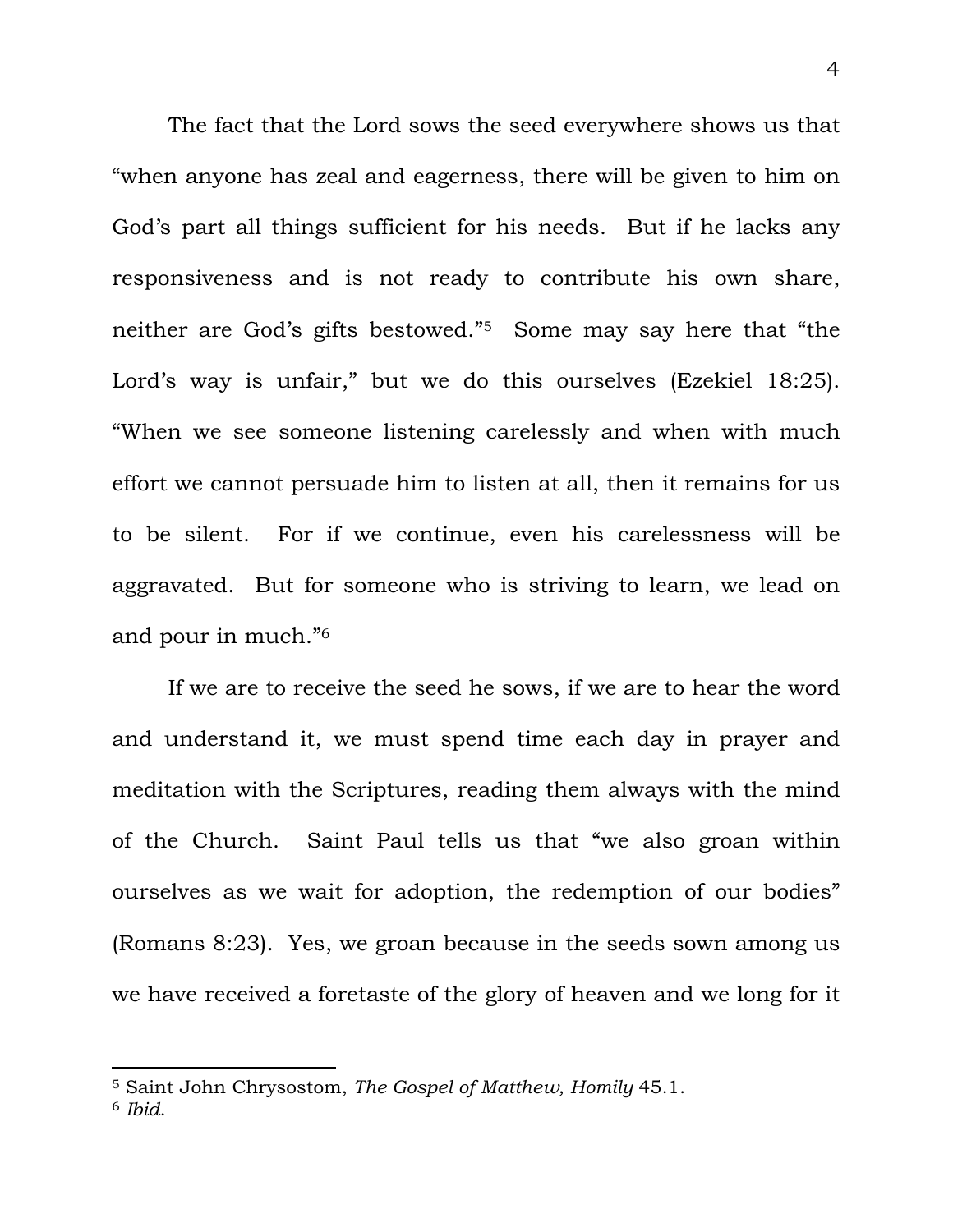and desire it, even if we do not always follow our longing by putting our faith in action.

 We groan because we struggle against our attachments to sin; we want to reject what is contrary to the Gospel and are strengthened in this struggle by the Word of God. If we are to be victorious in this struggle we must engage in prayer and works of charity. We know this and yet we still do not always do what is necessary; for this reason we groan.

 We are often hesitant to spend more time in prayer or to live our faith more fully and publicly because we are afraid to lose something. Saint Jerome asks us:

Do you dread poverty? Christ calls the poor blessed. Does toil frighten you? No athlete is crowned but in the sweat of his brow. Are you anxious as regards food? Faith fears no famine. Do you dread the bare ground for limbs wasted with fasting? The Lord lies there beside you. Do you recoil from an unwashed head and uncombed hair? Christ is your head. Does the boundless solitude of the desert terrify you? In the Spirit you may always walk in paradise. Do but turn your thoughts there and you will be no more in the desert. Is your skin rough and scaly because you no longer bathe? He that is once washed in Christ has no need to wash again. To all your objections the apostle gives this one brief answer: "The sufferings of this present time are not worth comparing with the glory that is to be revealed in us."7

<sup>7</sup> Saint Jerome, *Letter* 14.10.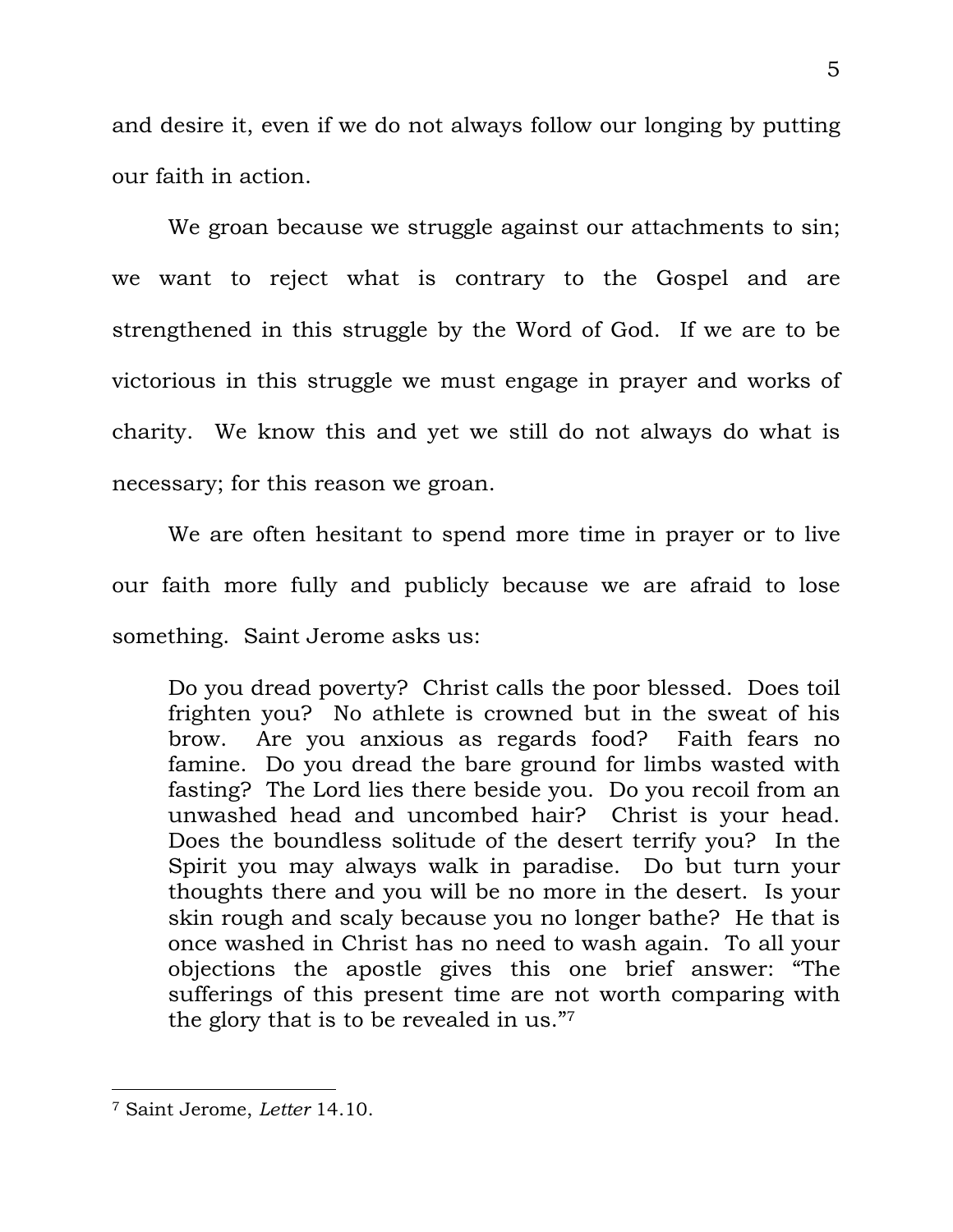There is nothing to fear in this struggle, for the glory yet to be given far outweighs the difficulty. Only after engaging in our own struggle can we help someone else in their struggle and help them to bear great fruit.

 Now, my brother Knights, the Church and the world needs to see the witness of your love and we need to see your fruits of faith, of hope and of love; we need you to be active in the fields of the Church, helping to plow and pluck; we need you to help men and women, boys and girls, hear the word of God in all its richness and to understand it so as to reject what is contrary to the Gospel. In this way, the glory of the Lord may be revealed in them. This necessary work is what Blessed Pope John Paul II called the "new evangelization."

 Even within your fraternal organization there is much work to be done. A great many knights are not as active in their faith as they could and should be; they need your encouragement and invitation to follow the Lord more closely.

 Outside of your fraternity, the situation is no less serious as the importance of faith and of religion is being criticized and forgotten; as the meaning and value of marriage is being degraded;